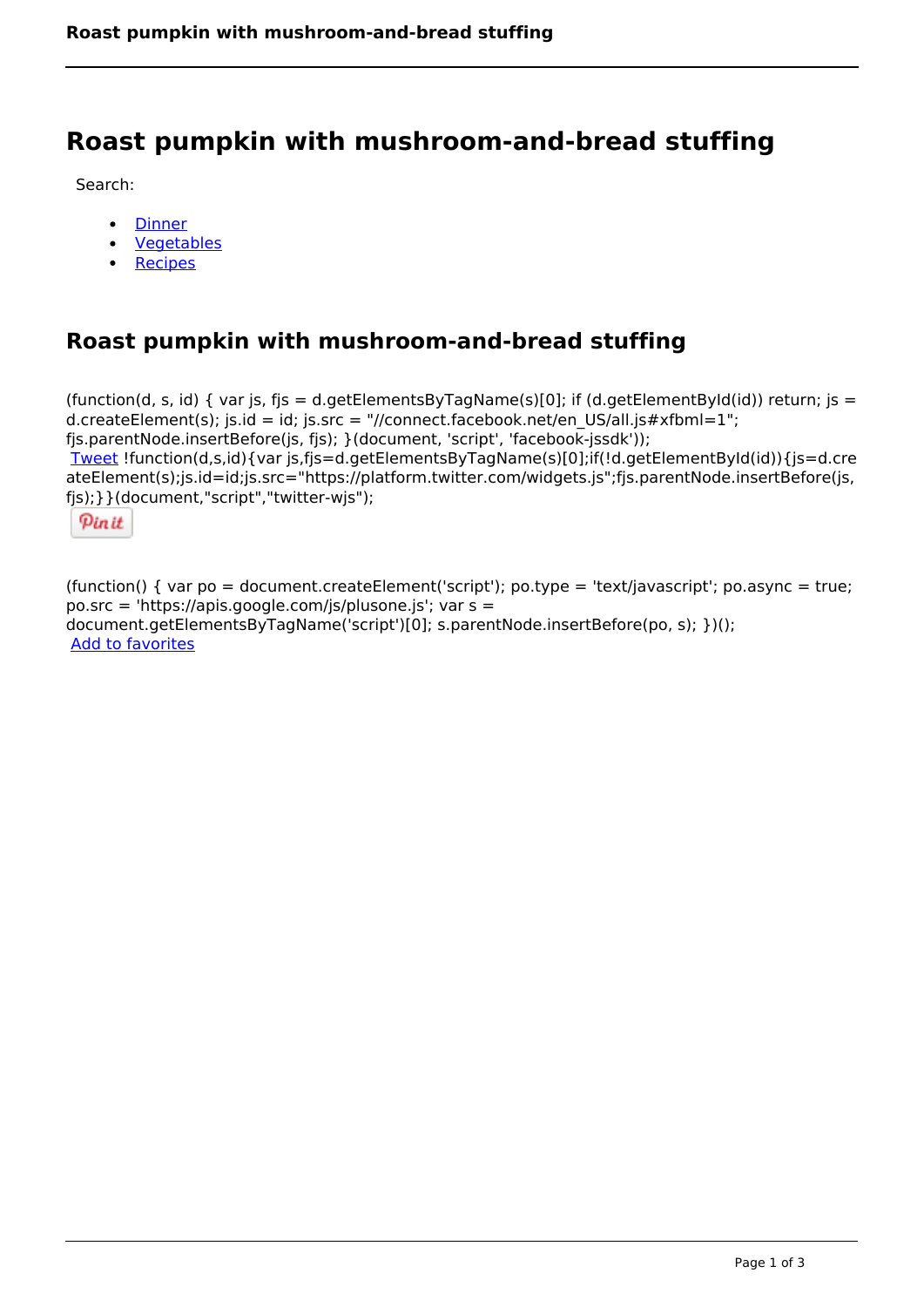

Rate this recipe

0 people are cooking this [Count me in](https://www.naturalhealthmag.com.au/flag/flag/favorites/794?destination=printpdf%2F794&token=db8ba737529696ece5c1a9a340c33158)

This roast pumpkin with a mushroom-and-bread stuffing makes a beautiful vegetarian entrée.

Use a small **[pumpkin](http://www.naturalhealthmag.com.au/nourish/pumpkin-pear-soup-crumbled-stilton)** if you can find one, but kabocha (Japanese pumpkin) or butternut also works. For a special garnish, save the seeds from the pumpkin, toss them with spices and roast them. If you use a kobocha or butternut, opt for store-bought pepitas; these pumpkin seeds are too woody to eat.

## **Ingredients** (serves 6)

- $\cdot$  1 (2 kg) pumpkin
- 6 cups whole-wheat bread, torn into pieces
- 1 tbsp grapeseed oil
- 1 large onion, chopped
- 2 stalks celery, chopped
- 50 g button mushrooms, sliced
- 2 cloves garlic, very finely chopped
- 2 tsp chopped fresh thyme or 1 tsp, dried
- 1 tsp chopped fresh sage or 1/2 tsp dried
- Pinch of cayenne pepper (optional)
- 3 large eggs, lightly beaten
- 1⁄2 cup low-fat milk